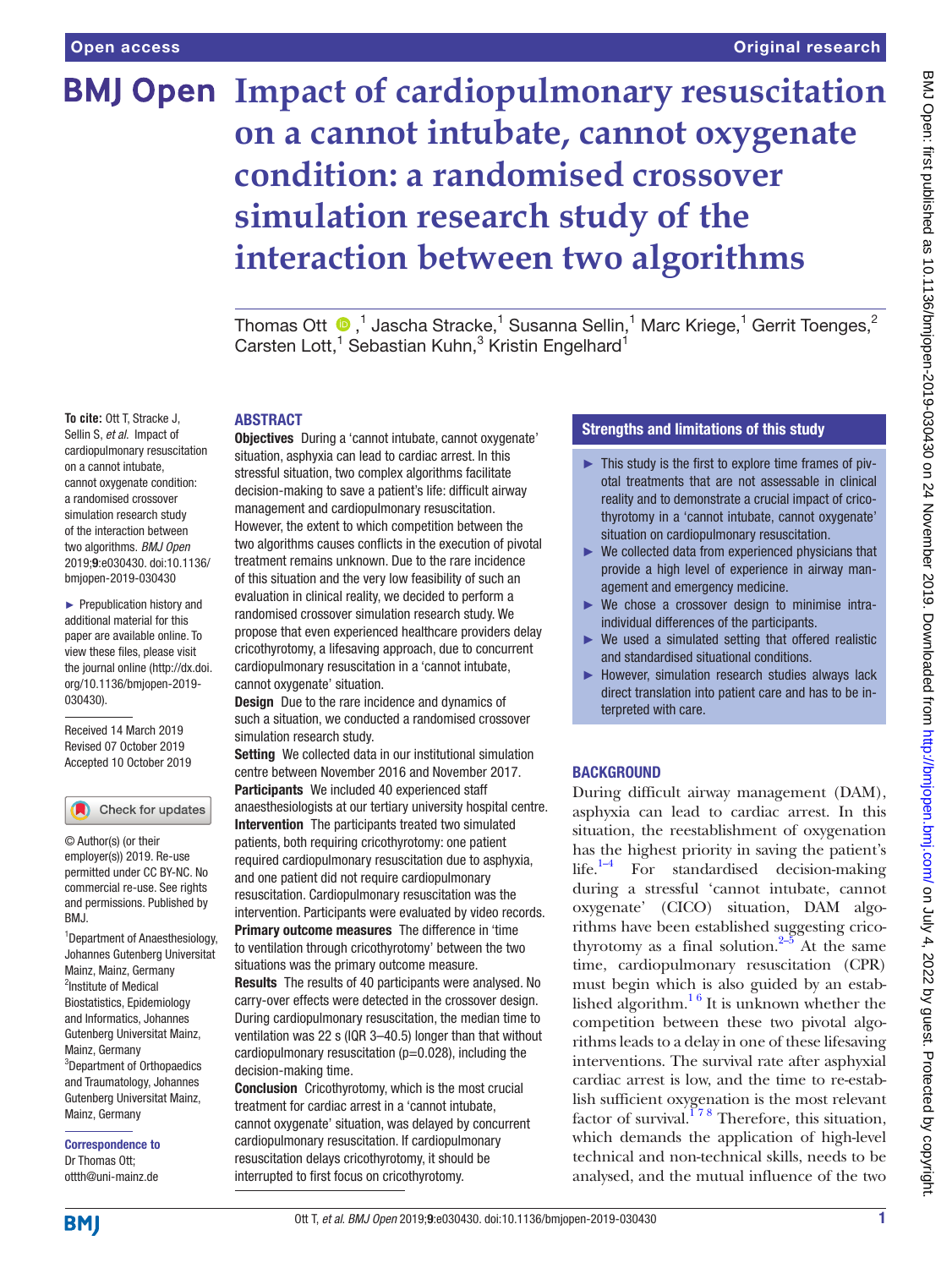

Figure 1 Consolidated Standards of Reporting Trials flow chart displaying the study design and numbers of participants allocated to the particular scenarios defining sequences (1 and 2) and periods. CPR, cardiopulmonary resuscitation.

algorithms must be characterised and possibly eliminated.<sup>9</sup> Technical aspects, including applied airway instruments and successfully applied treatments such as cricothyrotomy, as well as non-technical aspects, including decision-making, could lead to a deeper understanding of susceptible issues in these situations. However, due to the rapid dynamics and the rare incidence of a patient requiring simultaneous cricothyrotomy and CPR, no reliable data exist regarding the time aspects of this situation; however, quicker decisionmaking and execution processes may improve neurological outcomes and survival rates in patients exhibiting asphyxia.<sup>5 10 11</sup> Therefore, the present simulation research study investigated these time aspects and the applied airway instruments in physicians who were well trained in DAM and CPR. $^{12}$  Our hypothesis was that cricothyrotomy, the crucial treatment for survival in a CICO situation, is delayed by CPR even when these interventions are performed by experienced healthcare providers. The aim of the study was to evaluate the influence of CPR on the 'time to ventilation' through cricothyrotomy, during a CICO situation.

# **METHODS**

# Ethical aspects

After registration, the responsible ethical review committee of the Medical Association of the State Rhineland-Palatinate (Ethical Review Committee of the State Chamber of Physicians of Rhineland-Palatinate,

<span id="page-1-0"></span>Deutschhausplatz 3, 55116 Mainz, Germany) confirmed that no formal ethical approval was necessary for the present study on 14 September 2016; thus, a trial registration number was not allocated by the ethical review committee. All participants signed a written informed consent form before participating in the study.

# Study design

We conducted a randomised crossover study, including two situations in alternating sequences ([figure](#page-1-0) 1):

- 1. CPR: CICO situation with asphyxial cardiac arrest.
- 2. No-CPR: CICO situation with severe hypoxia but without cardiac arrest.

CPR was the standardised intervention.

During the CPR situations, the CPR was explicitly performed autonomously by instructors who represented the team in the scenarios. CPR was performed according to the current European Resuscitation Council guidelines of 2015. In both scenarios, a cricothyrotomy was defined as the solution. Participants underwent both scenarios as the leading physicians. The sequence ('CPR then no-CPR' or 'no-CPR then CPR') was alternated throughout the training [\(figure](#page-1-0) 1, [online supplementary file 1](https://dx.doi.org/10.1136/bmjopen-2019-030430)), and the frequency of the sequences resulted in a ratio of 1:1. The situations were set in two different locations according to the training content: an operating theatre and a CT suite. The period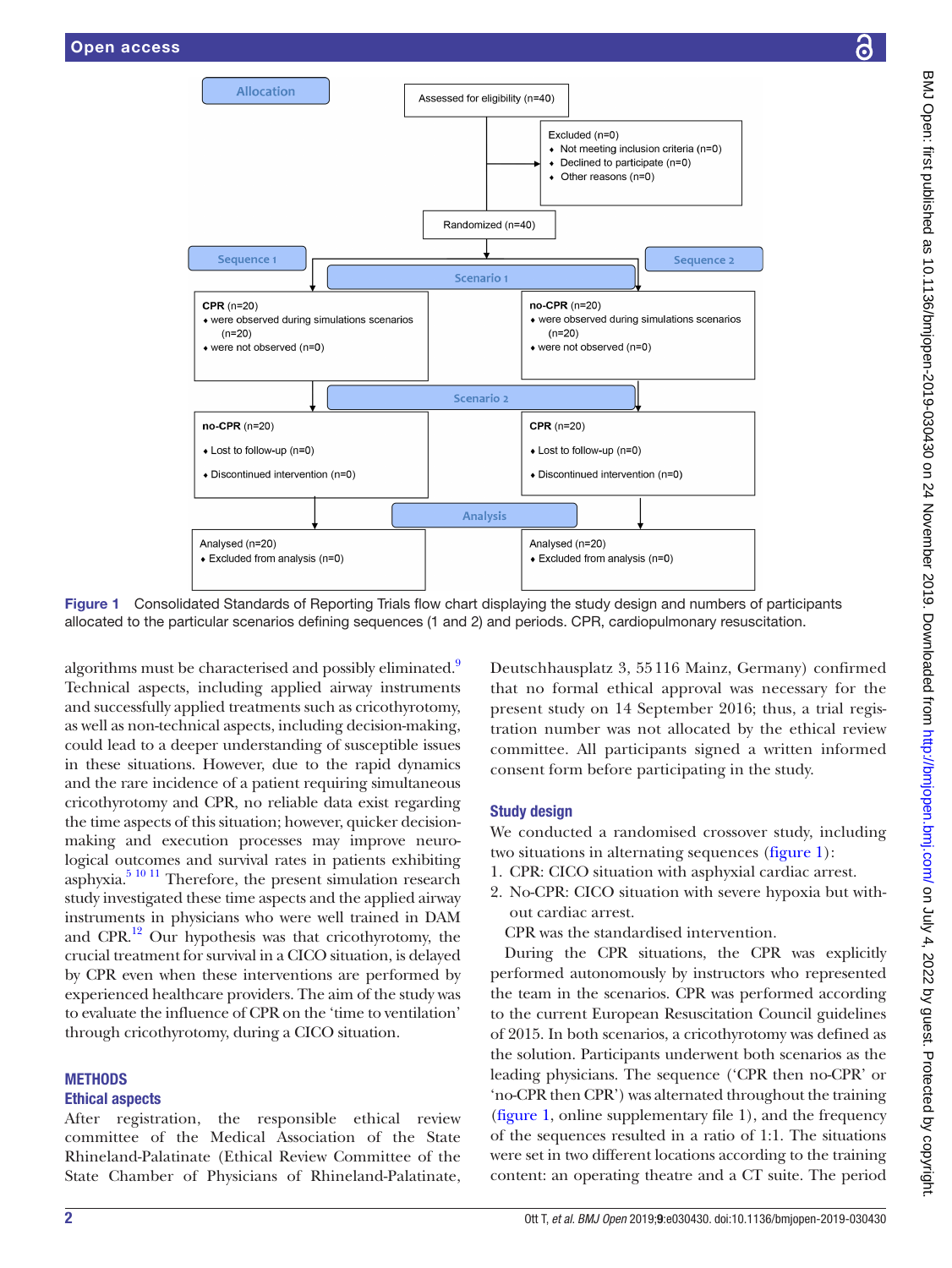of the location (CT suite then operating theatre and vice versa) was reversed after each group of six participants.

#### Institutional airway algorithms for DAM

Our institutional algorithm for DAM was last updated in 2015 [\(online supplementary file 2](https://dx.doi.org/10.1136/bmjopen-2019-030430)). Every November, institutional airway training is performed, comprising workshops on all provided airway instruments and simula-tion scenarios for DAM.<sup>[13](#page-7-1)</sup> In every anaesthesia induction room, a poster of the algorithm is routinely installed. All but one participant had at least once attended an institutional airway training session in 2015 or earlier. One participant was employed as a staff member after the training in 2015. However, a CPR situation was simulated for the first time in this training, and the participant did not expect such a situation.

## Setting and study protocol

The study was conducted in our simulation centre at a tertiary university hospital centre. Briefing of the participants before entering the simulation room included the following information for the operating theatre location: 'A team in the operating theatre calls for help due to a problem with oxygenation after the induction of general anaesthesia for an emergency inguinal herniotomy. You are the responsible anaesthesiologist in charge'. The following information was given for the CT suite location: 'A team calls for help in the CT suite because a ventilated patient was accidentally extubated during transfer onto the CT table. The patient underwent an extended tumour-related hemicolectomy and is now undergoing a sepsis-focused CT scan. You are the responsible anaesthesiologist in charge.'

A team of two instructors represented a team calling for help. One instructor representing a second-year physician was unsuccessfully trying to establish mask ventilation. The second instructor was representing a specialised anaesthesia nurse. During a CPR situation, the second instructor was performing adequate chest compressions. During a no-CPR situation, the second instructor was waiting for orders. During the CPR situations, saturation was not evident. A no-CPR situation started with an oxygen saturation of 70% that decreased by 5% every minute, whereas the other vital signs were modified according to a standardised protocol. Standard airway and anaesthesia trolleys were provided. All instruments and assistance required by the participants were provided immediately. The instructors were not allowed to help regarding any medical decisions. The study protocol is available in [online supplementary file 3.](https://dx.doi.org/10.1136/bmjopen-2019-030430)

CPR was performed according to a pulseless electrical activity algorithm by the instructors, who were certified advanced life support providers. After cricothyrotomy was performed and ventilation was established, restoration of spontaneous circulation occurred within 1min during a CPR situation, whereas vital signs improved within 1min in a no-CPR situation.

# Simulator

The adult high-fidelity simulator SimMan (Laerdal medical AS, Stavanger, Norway) offers sufficient conditions concerning the airway anatomy.<sup>14</sup> The airway of the simulator was modified by the producer's default settings, as follows: pharyngeal obstruction, tongue swelling, reduced range of head reclining and jaw trismus.

# **Participants**

Between November 2016 and November 2017, we enrolled a total of 40 staff anaesthesiologists at our tertiary university hospital centre. The eligibility criterion was at least 3years of experience. The physicians became familiarised with the simulator and the environment during a 15min orientation session. Randomisation concerning the sequence (CPR then no-CPR or no-CRP then CPR) was performed by one author (TO); tickets with names of the participants were randomly drawn out of a black box to allocate the participants into morning and afternoon blocks. The sequence was defined by the particular block in a predefined table [\(online supplementary file 1](https://dx.doi.org/10.1136/bmjopen-2019-030430)). Blinding of the participants was ensured by withholding all information about the study aim until the entire data collection was completed. Participants participated in the simulation sessions during core working hours. Thus, participants were committed to secrecy concerning the content of the scenarios by a codex and did not discuss any of the scenarios.

## Data collection

A two-perspective video-recording was started after briefing prior to each scenario. Perspective one was a view of the head of the manikin, and perspective two was a general view of the scenario. One author (JS) evaluated all videorecordings after receiving supervision during the first 12 videos by another author (TO) who is an anaesthesiologist consultant. A stopwatch was started as soon as the participant entered perspective one. The following items were documented: (1) 'Time to decision' in seconds was defined by the time at which the decision to perform a cricothyrotomy was articulated by the participant. (2) 'Time to start' was defined by the time at which the first instrument for cricothyrotomy touched the skin of the simulator. (3) 'Time to ventilation' was defined by the time at which the chest first rose due to ventilation after cricothyrotomy[.15](#page-7-3) The 'time of performance' of the cricothyrotomy was calculated by subtracting the 'time to start' from the 'time to ventilation'. The first and last airway instrument applied before cricothyrotomy and the method of cricothyrotomy (surgical or puncture-based) were recorded.

## **Statistics**

To reduce the influence of confounding variables, we used a crossover design for the assessment of the time difference between the CPR ('intervention') and the no-CPR ('baseline') situation. For sample size planning, we initially expected a value of 20s, for both the mean and the SD of the time difference between CPR and no-CPR. That is, the study was powered for an effect size of 1. These values were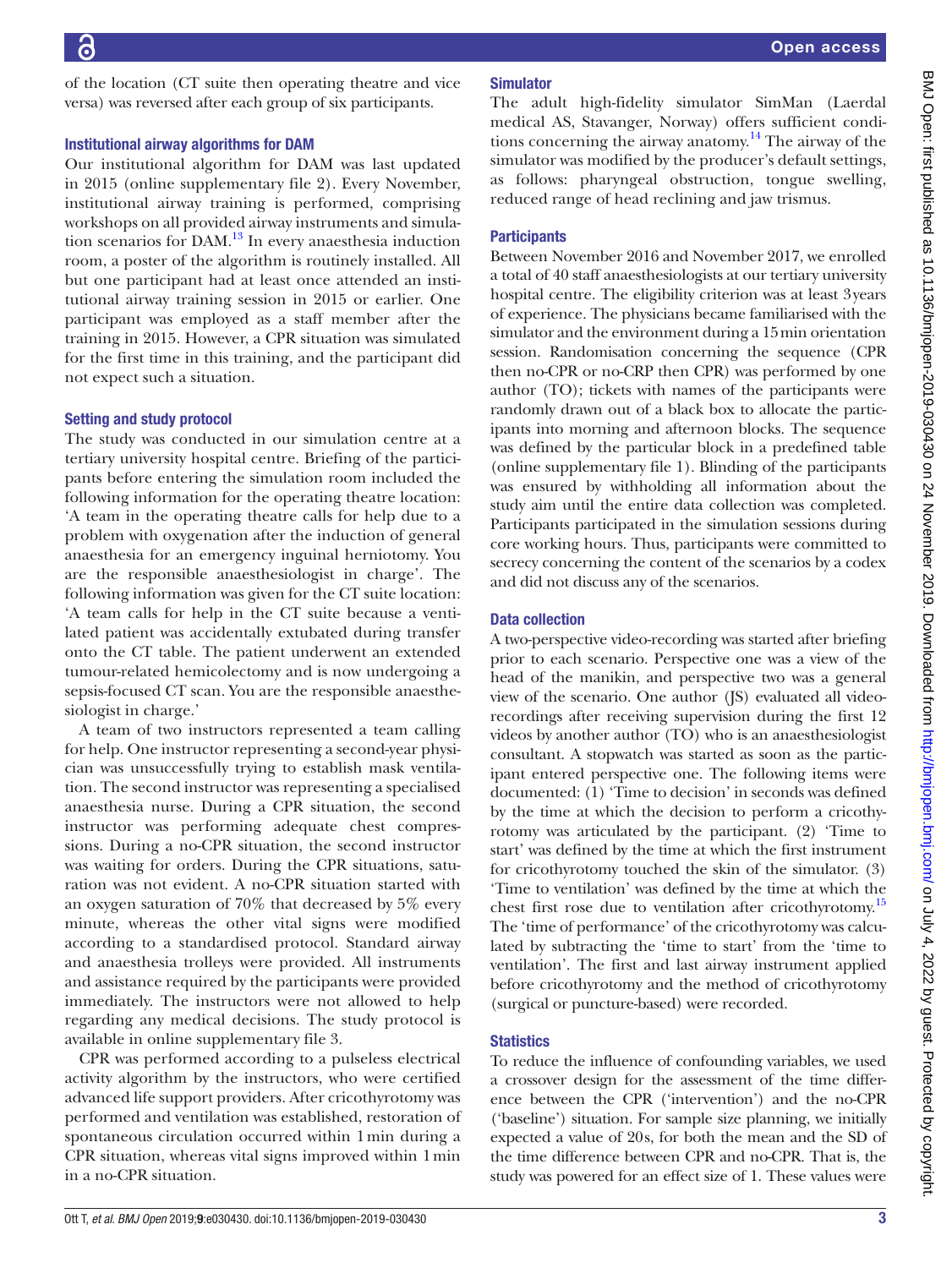assumed based on clinical experience and not derived from pilot data. The study was conducted with 20 participants in each sequence, as this sample size resulted in a power of over 85% if the assumptions above held true. Each particular time-to-event endpoint was analysed in the same manner. To evaluate the within-subject time difference, differences between the time needed in period 1 and the time needed in period 2 were compared among the two sequence groups ('CPR then no-CPR' and 'no-CPR then CPR') using a Mann-Whitney U test. The median time difference between the CPR and no-CPR situations was evaluated with the Hodges-Lehmann estimate and its related CI. All these analyses are only valid if no carry-over effects are present. To identify such a confounding effect, a Mann-Whitney U test comparing the total within-subject sum of times among the two sequence groups was performed as a pretest. This type of analysis might be at first counterintuitive; however, simplifying the analysis by applying standard methodology for the comparison of two dependent samples (for example, a Wilcoxonsign-rank test or a t-test for the comparison of the CPR vs no-CPR situations) may cause misleading results.

The primary outcome (confirmatory analysis) was the 'time to ventilation' after cricothyrotomy, which was compared between the CPR and no-CPR situations. The secondary outcomes (descriptive analysis) during the scenario were 'time to decision', 'time to start', 'time of performance' of cricothyrotomy, and the first and last applied instruments [\(table](#page-3-0) 1). According to the sequence group and period number, the time-to-event outcomes of each endpoint were classified into four groups. Data are described by the median, minimum (min), first quartile (Q1), third quartile (Q3) and maximum (max) or percentage of the particular sample. As an additional secondary outcome, we compared the distribution of the cricothyrotomy method (surgical vs puncture-based), a binary variable, between the two exposures (CPR vs no-CPR) by using a McNemar test.

All reported p values resulted from two-sided tests. For the primary outcome,  $p \leq 0.05$  in the CPR vs no-CPR comparison was considered to be significant. The pretest (for the primary outcome) and all tests related to the secondary outcomes had an exploratory purpose. Thus, their p values are given for descriptive reasons only and have to be interpreted carefully.

We used R V.3.3.1 (R Foundation for Statistical Computing, Vienna, Austria), IBM SPSS Statistics V.23 and Microsoft Excel 2016 (Microsoft, Redmond, USA) for data management and analysis.

#### Patient and public involvement

Due to the topic of the study and the dynamics and incidence of the clinical events evaluated, we did not involve the public or patients in the present study.

#### **RESULTS**

#### **Demographics**

The median amount of anaesthesia experience among the participants was 7.5 years (IQR 6–11). In addition,

<span id="page-3-0"></span>

| Demographics of the participants<br>Table 1            |                     |                                   |  |  |
|--------------------------------------------------------|---------------------|-----------------------------------|--|--|
| Item and category                                      | N<br>(participants) | Percentage of<br>the participants |  |  |
| Years of anaesthesiology experience                    |                     |                                   |  |  |
| $3 - 4$                                                | 2                   | 5                                 |  |  |
| $5 - 6$                                                | 12                  | 30                                |  |  |
| $7 - 8$                                                | 9                   | 22.5                              |  |  |
| $9 - 10$                                               | 6                   | 15                                |  |  |
| $11 - 13$                                              | 5                   | 12.5                              |  |  |
| $13 - 21$                                              | 6                   | 15                                |  |  |
| Sex                                                    |                     |                                   |  |  |
| Female                                                 | 17                  | 42.5                              |  |  |
| Male                                                   | 23                  | 57.5                              |  |  |
| Number of cricothyrotomies assisted by the participant |                     |                                   |  |  |
| 0                                                      | 24                  | 60                                |  |  |
| $<$ 3                                                  | 9                   | 22.5                              |  |  |
| $3 - 6$                                                | $\overline{4}$      | 10                                |  |  |
| >6                                                     | $\mathfrak{p}$      | 5                                 |  |  |
| Data missing                                           | 1                   | 2.5                               |  |  |
| Number cricothyrotomies performed by the participant   |                     |                                   |  |  |
| 0                                                      | 28                  | 70                                |  |  |
| $<$ 3                                                  | 9                   | 22.5                              |  |  |
| $3 - 6$                                                | 1                   | 2.5                               |  |  |
| >6                                                     | 1                   | 2.5                               |  |  |
| Data missing                                           | 1                   | 2.5                               |  |  |

all participants were prehospital emergency medicine providers. Further details are displayed in [table](#page-3-0) 1.

# Primary endpoint

Ventilation through cricothyrotomy was achieved 22s earlier during the no-CPR situation than during the CPR situation (p=0.028) [\(table](#page-4-0) 2, [figure](#page-4-1) 2, [online supplemen](https://dx.doi.org/10.1136/bmjopen-2019-030430)[tary file 4](https://dx.doi.org/10.1136/bmjopen-2019-030430)).

# Secondary endpoints

The overall median time to decision was 136s, the median time to start was 158s, the median time to ventilation was 210s and the median performance time of cricothyrotomy was 43s. The absolute 'time to decision' was 9s shorter ( $p=0.273$ ), the absolute 'time to start cricothyrotomy' was 14s shorter (p=0.076), and the absolute 'time of performance' was 4s shorter (p=0.213) ([table](#page-4-0) 2, [online](https://dx.doi.org/10.1136/bmjopen-2019-030430)  [supplementary file 4\)](https://dx.doi.org/10.1136/bmjopen-2019-030430) during the no-CPR situation than during the CPR situation. However, there were no statistical differences between the CPR and no-CPR situations concerning these times.

The pretests of the time-to-event outcomes did not indicate that our results were confounded by carry-overeffects ([online supplementary file 4](https://dx.doi.org/10.1136/bmjopen-2019-030430)).

The first and last instruments used during the scenarios are listed in [table](#page-4-2) 3.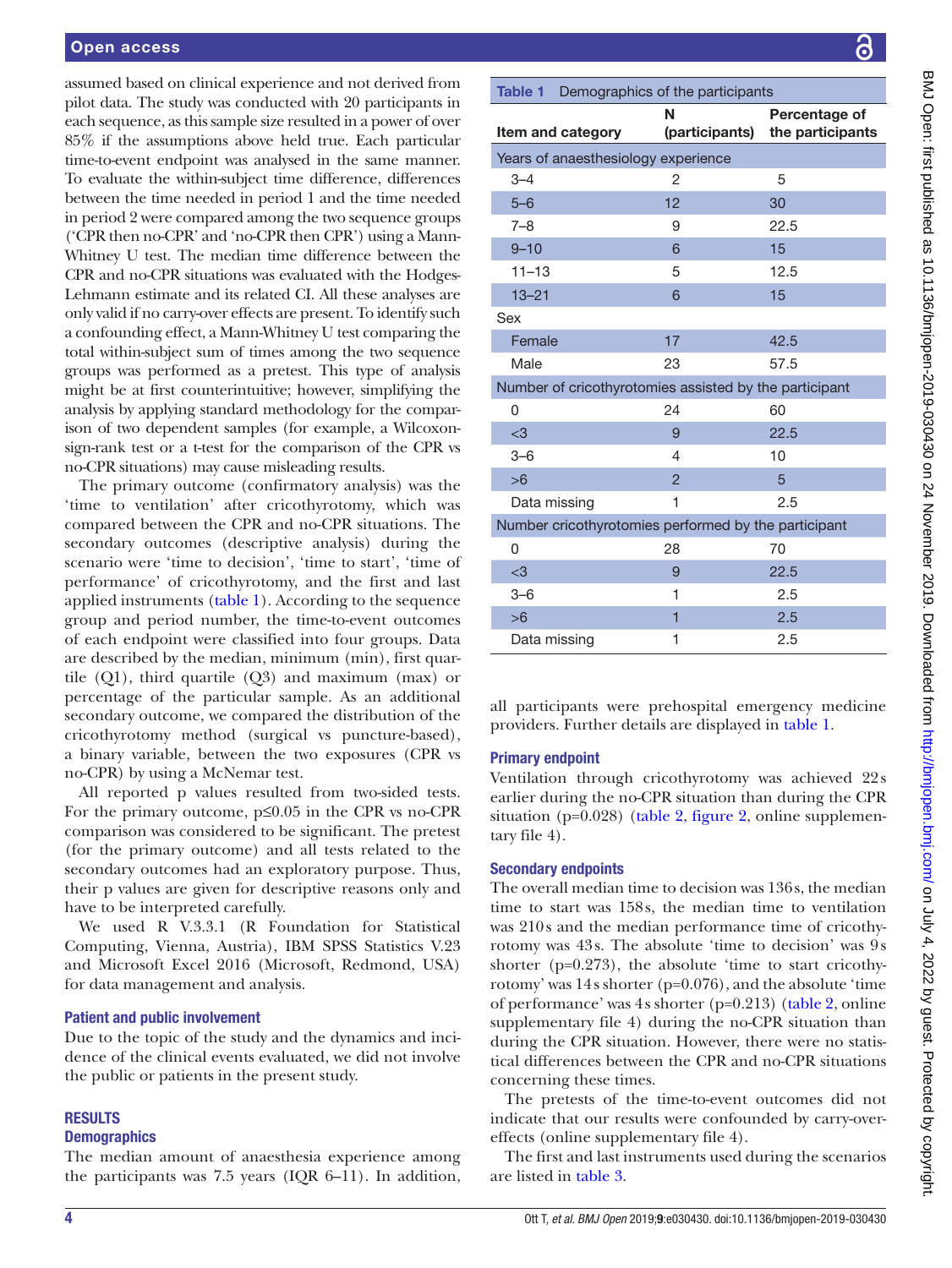<span id="page-4-0"></span>

| <b>Table 2</b> Data from the crossover design analysis                         |            |                   |  |  |
|--------------------------------------------------------------------------------|------------|-------------------|--|--|
| Category                                                                       | Sequence 1 | <b>Sequence 2</b> |  |  |
| Time to ventilation (primary outcome)                                          |            |                   |  |  |
| Period 1                                                                       | 217        | 173.5             |  |  |
| Period 2                                                                       | 196.5      | 217.5             |  |  |
| HI estimate                                                                    |            | 22                |  |  |
| P value                                                                        |            | 0.028             |  |  |
| Time to decision (secondary outcome)                                           |            |                   |  |  |
| Period 1                                                                       | 134.5      | 120               |  |  |
| Period <sub>2</sub>                                                            | 130.5      | 159               |  |  |
| HI estimate                                                                    |            | 9                 |  |  |
| P value                                                                        |            | 0.273             |  |  |
| Time to start cricothyrotomy (secondary outcome)                               |            |                   |  |  |
| Period 1                                                                       | 162.5      | 141.5             |  |  |
| Period <sub>2</sub>                                                            | 150.5      | 183.5             |  |  |
| HI estimate                                                                    |            | 14                |  |  |
| P value                                                                        |            | 0.076             |  |  |
| Time of performance (time to ventilation-time to start)<br>(secondary outcome) |            |                   |  |  |
| Period 1                                                                       | 43         | 35.5              |  |  |
| Period 2                                                                       | 61.5       | 33.5              |  |  |
| HI estimate                                                                    |            | 4                 |  |  |
| P value                                                                        |            | 0.213             |  |  |

Further details of the results are displayed in the extended version of [table 2](#page-4-0) in [online supplementary file 4](https://dx.doi.org/10.1136/bmjopen-2019-030430).

The HL estimate for the median time difference (in seconds) between CPR and no-CRP with the 95% CI is provided with the corresponding p value of the Mann-Whitney U test.

The times are displayed as medians in seconds.

Periods 1 and 2 define the periods of the scenarios for each participant: CPR then no-CPR and vice versa.

Sequence 1 is as follows: period 1, CPR; period 2, no-CPR. Sequence 2 is as follows: period 1, no-CPR; period 2, CPR. CRP, cardiopulmonary resuscitation; HL, Hodges-Lehmann. <span id="page-4-2"></span>Table 3 First instrument and last instrument applied before cricothyrotomy in the CPR situation and in the no-CPR situation percentage and number (n) of airway instruments applied in the first attempt and the last attempt before cricothyrotomy during the CPR and no-CPR situations

| <b>CPR situation</b>             |                      |              |  |  |
|----------------------------------|----------------------|--------------|--|--|
|                                  | <b>First attempt</b> | Last attempt |  |  |
| <b>Instruments</b>               | % (n of 40)          | % (n of 39*) |  |  |
| Face mask                        | 55 (22)              | 20.5(8)      |  |  |
| Direct laryngoscope              | 27.5(11)             | 15.4(6)      |  |  |
| Videolaryngoscope                | 5(2)                 | 23.1(9)      |  |  |
| Laryngeal mask                   | 7.5(3)               | 15.4(6)      |  |  |
| Flexible intubation<br>endoscope | 2.5(1)               | 25.6(10)     |  |  |
| Cricothyrotomy                   | 2.5(1)               | 0 (0)        |  |  |

No-CPR situation

|                                  | <b>First attempt</b> | Last attempt |
|----------------------------------|----------------------|--------------|
| <b>Instruments</b>               | % (n of 40)          | % (n of 40)  |
| Face mask                        | 62.5(25)             | 12.5(5)      |
| Laryngeal mask                   | 17.5(7)              | 2.5(1)       |
| Direct laryngoscope              | 12.5(5)              | 35(14)       |
| Videolaryngoscope                | 7.5(3)               | 37.5(15)     |
| Flexible intubation<br>endoscope | 0(0)                 | 12.5(5)      |

During the CPR scenario, 65% of the participants performed a surgical cricothyrotomy, and 35% performed a puncture cricothyrotomy; during the no-CPR situation, 58% performed a surgical cricothyrotomy, and 42% performed a puncture-based cricothyrotomy (p=0.453).

\*Data were missing for one participant.

CPR, cardiopulmonary resuscitation.

## **DISCUSSION**

The present study shows that cricothyrotomy, which is the most crucial treatment in a CICO situation, was delayed by 22s due to the concurrence of CPR. This



<span id="page-4-1"></span>Figure 2 (A) Crossover diagram for time to ventilation (ttv). Abscissa: periods 1 and 2. Ordinate: ttv–median (s) which indicates the time to ventilation in seconds after cricothyrotomy. Quadrat: ttv during the cardiopulmonary resuscitation (CPR) situation. Triangle: ttv during the no-CPR situation. Continuous line: sequence 1. Dashed line: sequence 2. (B) Box plot of the ttv. Abscissa: periods 1 and 2. Ordinate: ttv (s) which indicates the ttv in seconds after cricothyrotomy.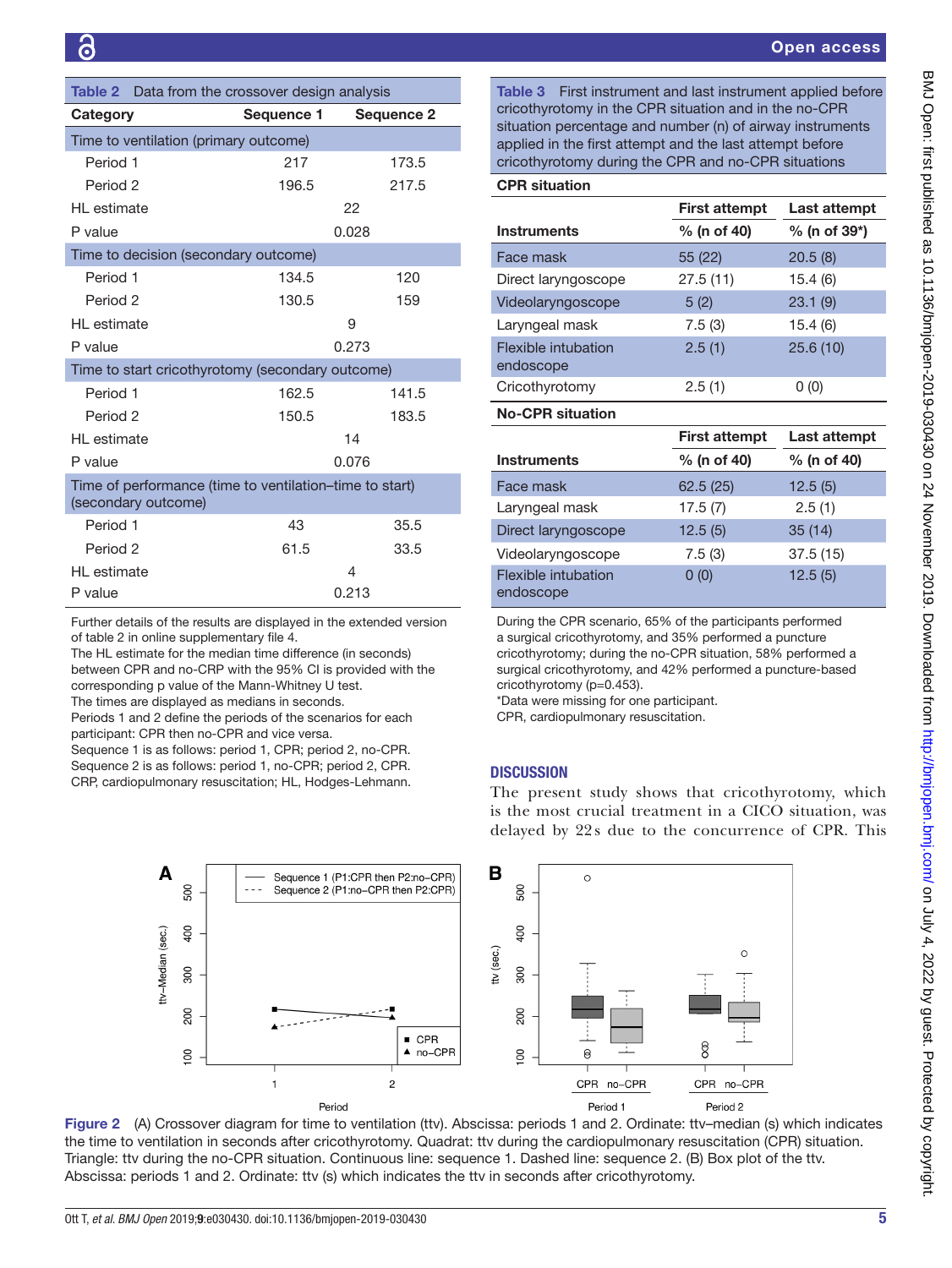situation was evaluated in a simulated environment with physicians trained in DAM. The delay was evident, even though the participants did not have to perform CPR by themselves. Most likely, the delay in a real clinical setting is even longer than 22 s, and the time to ventilation, including the decision-making time, probably exceeds 210 s; in the present study, the expectations and preliminaries of the experienced airway providers who attended a simulation session about DAM most likely accelerated the application of the DAM algorithms. Additionally, in clinical practice, the decision to perform a cricothyrotomy likely takes longer due to the higher levels of inhibition concerning invasive procedures in a patient than those concerning procedures in a manikin. For the first time, the mutual influence of two pivotal lifesaving algorithms (DAM and CPR) has been characterised. The results justify the demand for stringent execution of an appropriate DAM protocol even when resuscitation is ongoing and validate courageous decision-making under imminent asphyxia.

CPR is a distractor during DAM; in the present study, the time to ventilation after a cricothyrotomy was delayed by CPR. At first glance, this result sounds trivial, particularly because the chest movements caused by CPR are likely to interfere with the evaluation of the airway conditions. However, DAM and CPR both demand a considerable amount of cognitive, communicative and organisational effort in decision-making as well as execution. Algorithms normally facilitate the execution of complex and demanding procedures which becomes difficult when two algorithms must be applied simultaneously. In the case of an asphyxial cardiac arrest in a CICO situation, we propose that chest compressions only promote the circulation of anoxic blood which is ineffective. Therefore, an interruption of chest compressions might foster the treatment of the potentially reversible causes of hypoxic cardiac arrest as soon as a CICO situation is diagnosed.

The time to ventilation was the primary endpoint in the present study, which comprised the diagnosis of a CICO condition, decision-making and performance of cricothyrotomy in less than 4 min. The duration of each process (decision-making, starting cricothyrotomy and performing cricothyrotomy) was longer during CPR situations; however, they were not statistically different. Therefore, the significant delay of 22s to perform cricothyrotomy is a summation of the decision-making, starting and performance delays. Further evaluations of decision-making within DAM are desirable to yield an understanding of potential improvements and promote the survival of individuals under asphyxia. Decisionmaking might have a higher impact on survival than cricothyrotomy techniques.<sup>[5](#page-6-3)</sup>

In the present simulation research study, more than 50% of the participants performed a surgical cricothyrotomy, while the others used a Melker Set. The median time for the execution of the cricothyrotomy itself was 43 s. This result is comparable with that of a previous

simulation research study in which seventy experienced physicians needed 48 s for a cricothyrotomy after they were called into an ongoing scenario with an unanticipated difficult airway.<sup>16</sup> These participants had to perform a puncture-based cricothyrotomy using a different but comparable set of instruments than that used in the present study. During a scenario with initially higher oxygen saturation but with faster desaturation, 36 experienced anaesthesiologists needed 100 s after the first grasp of any equipment in the available Melker Set. $^{17}$  In the present study, the time started when any equipment first contacted the neck of the simulator, which might partially explain the discrepancy in the time to ventilation through cricothyrotomy between the two studies. In another study, this duration was even longer (183 s), but the measurement started at the beginning of the scenario, and the physicians were from different disciplines and had various qualification levels. $18$  The setting of the vital signs of the simulator in that study were very similar to those in our scenario. However, the initial situation was different: one of the instructors in the scenario represented a senior anaesthetic registrar and stated a CICO situation to the participant at the start of the scenario. In contrast to the methods of the present study, the participant did not need to diagnose the situation. This difference in methods might explain the shorter time to oxygenation in that study (183 s) than in the present study (210 s). However, in contrast to the present investigation, neither of these studies evaluated the time for decision-making or the influence of CPR on DAM. In conclusion, the time for cricothyrotomy in the present study is comparable with that of other studies as long as similar settings and definitions were used. However, it became obvious that in clinical settings, DAM and cricothyrotomy in particular should be performed by a trained and determined physician.[19–22](#page-7-7) However, simulation remains the only method to train and evaluate such aspects of DAM.

Algorithms for DAM suggest the use of different devices for airway management but limit the number of intubation attempts at the same time. $2-423-25$  The face mask is recommended as the first-choice instrument, as it has the broadest distribution to provide ventilation at any level of medical qualification. $2-4$  In accordance with our institutional DAM algorithm, in the present study, the face mask was used by the vast majority of the participants as the first instrument to evaluate the airway condition. However, the settings of the simulator did not allow successful ventilation with the face mask. Therefore, the second most frequently used device by the participants was a Macintosh laryngoscope during CPR and a laryngeal mask during no-CPR situations. First published in 1943, the Macintosh laryngoscope is currently the most frequently applied and most available instrument for tracheal intubation.<sup>26</sup> <sup>27</sup> Experienced providers may quickly detect causes of obstructions in the upper airway using a Macintosh laryngoscope. The most frequently used instrument just before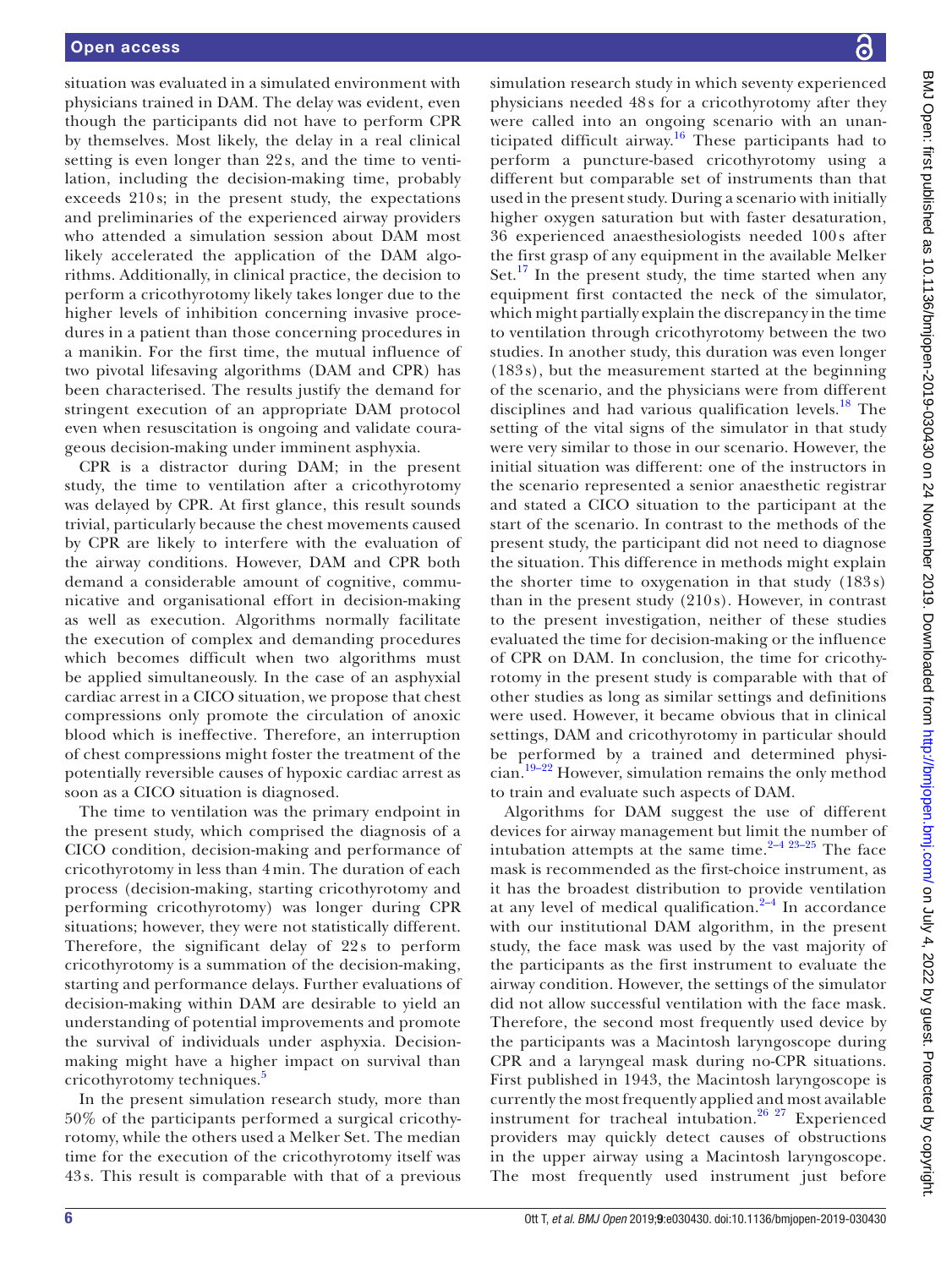cricothyrotomy was a videolaryngoscope. This is an increasingly popular method for intubation offering better and faster visualisation of the laryngeal situs for the provider and the assisting staff than direct laryngos-copy does.<sup>[27–31](#page-7-9)</sup> All applied instruments are part of most DAM algorithms. $2-4$   $23-25$  Providers preferably should choose the instruments that are most quickly available, that have the highest probability of success and that they are most familiar with.

## Limitations

Translation of simulation research results to patient care is difficult to validate.<sup>[12](#page-7-0)</sup> The incidence of cardiac arrest during DAM is rare and cannot be evaluated in a clinical prospective study. Thus, we decided to perform a simulation research study to evaluate the fundamental interactions in such situations in a standardised setting. Whether the findings of the present study can be generalised to real scenarios cannot be answered, but simulation is suitable to generate an idea of the effects of both algorithms. $10^{11}$  Therefore, future investigations are required to evaluate whether an interruption of CPR during cricothyrotomy should generally be recommended. Furthermore, research should focus on whether improved decision-making in a CICO situation might lead to a better survival of patients under these conditions, rather than focusing on technical aspects.

The demand for cricothyrotomy in clinical reality is rare.<sup>24</sup> However, in the present study, 11 of 40 participants already performed a cricothyrotomy in real patient care. Data were collected by an anonymised demographic questionnaire using the categories cited in [table](#page-3-0) 1. All participants worked at our tertiary university hospital centre mostly as anaesthesiological supervisors. All but one participant was active in in-hospital and out-of-hospital emergency medicine, covering approximately 68 000 in-hospital patients a year. However, the number of individually protocolled incidents of cricothyrotomy was surprisingly high in our sample. This may have caused a potential bias of our sample, as experienced providers could have more quickly decided to perform a cricothyrotomy than average. Therefore, the generalisability is limited to experienced samples.

Simulation research offers the advantage of standardisation and the opportunity to evaluate rare conditions.[32](#page-7-10) Time is one of the most critical issues in airway management, and time is difficult to evaluate under emergency conditions. Thus, we launched the present study in a simulated environment to elucidate this aspect of airway management. $2^{133}$ 

#### **CONCLUSIONS**

In a simulator, even experienced and trained airway providers delay cricothyrotomy during concurrent CPR. This finding was evident, even though cricothyrotomy is the most crucial treatment in saving a patient's life in a CICO situation. If CPR delays the execution of

cricothyrotomy and is a potentially reversible cause of cardiac arrest, it should be interrupted to prioritise cricothyrotomy.

Acknowledgements We sincerely thank the Chair of our department and the management staff, who greatly supported the organisation and coordination of the participants and instructors in our study. This manuscript contains portions of the doctoral thesis of Jascha Stracke, University Medical Centre of the Johannes Gutenberg University, Mainz, Germany. Parts of the study were presented as a scientific poster during the annual congress of the German Society of Anaesthesiology and Intensive Care Medicine (Deutsche Gesellschaft für Anästhesiologie und Intensivmedizin) on 25 April 2018, DAC (Deutscher Anästhesie Congress), Nürnberg, Germany [\(http://www.dac2018.de/content.php?fksart=10&](http://www.dac2018.de/content.php?fksart=10&topic=ePoster) [topic=ePoster](http://www.dac2018.de/content.php?fksart=10&topic=ePoster)).

Contributors All authors have made substantial intellectual contributions to this study according to the ICMJE guidelines. The following list contains only the core areas of contribution of the individual authors. Conception and design of the study: TO, JS, SS, MK, CL. Acquisition of data: TO, JS, SS. Analysis and interpretation: GT, TO, KE, CL, SK, JS. Draft of the manuscript: TO, KE, SS, MK, CL, SK. All authors approved the final manuscript and agreed to be accountable for all aspects of the work.

Funding The authors have not declared a specific grant for this research from any funding agency in the public, commercial or not-for-profit sectors.

Competing interests None declared.

Patient consent for publication Not required.

Provenance and peer review Not commissioned; externally peer reviewed.

Data availability statement Data are available in a public, open access repository: doi:10.5061/dryad.qv9s4mw9d

Open access This is an open access article distributed in accordance with the Creative Commons Attribution Non Commercial (CC BY-NC 4.0) license, which permits others to distribute, remix, adapt, build upon this work non-commercially, and license their derivative works on different terms, provided the original work is properly cited, appropriate credit is given, any changes made indicated, and the use is non-commercial. See: [http://creativecommons.org/licenses/by-nc/4.0/.](http://creativecommons.org/licenses/by-nc/4.0/)

#### ORCID iD

Thomas Ott <http://orcid.org/0000-0001-7510-7679>

#### **REFERENCES**

- <span id="page-6-0"></span>1 Truhlář A, Deakin CD, Soar J, *et al*. European resuscitation Council guidelines for resuscitation 2015: section 4. cardiac arrest in special circumstances. *[Resuscitation](http://dx.doi.org/10.1016/j.resuscitation.2015.07.017)* 2015;95:148–201.
- <span id="page-6-1"></span>2 Frerk C, Mitchell VS, McNarry AF, *et al*. Difficult airway Society 2015 guidelines for management of unanticipated difficult intubation in adults. *[Br J Anaesth](http://dx.doi.org/10.1093/bja/aev371)* 2015;115:827–48.
- 3 Piepho T, Cavus E, Noppens R, *et al*. [S1 guidelines on airway management]. *[Anaesthesist](http://dx.doi.org/10.1007/s00101-015-0087-6)* 2015;64:859–73.
- 4 Apfelbaum JL, Hagberg CA, Caplan RA, *et al*. Practice guidelines for management of the difficult airway: an updated report by the American Society of Anesthesiologists Task force on management of the difficult airway. *[Anesthesiology](http://dx.doi.org/10.1097/ALN.0b013e31827773b2)* 2013;118:251–70.
- <span id="page-6-3"></span>5 Stiegler MP, Ruskin KJ. Decision-Making and safety in anesthesiology. *[Curr Opin Anaesthesiol](http://dx.doi.org/10.1097/ACO.0b013e328359307a)* 2012;25:1–9.
- 6 Monsieurs KG, Nolan JP, Bossaert LL, *et al*. European resuscitation Council guidelines for resuscitation 2015: section 1. executive summary. *[Resuscitation](http://dx.doi.org/10.1016/j.resuscitation.2015.07.038)* 2015;95:1–80.
- 7 Varvarousis D, Varvarousi G, Iacovidou N, *et al*. The pathophysiologies of asphyxial vs dysrhythmic cardiac arrest: implications for resuscitation and post-event management. *[Am J](http://dx.doi.org/10.1016/j.ajem.2015.06.066)  [Emerg Med](http://dx.doi.org/10.1016/j.ajem.2015.06.066)* 2015;33:1297–304.
- 8 Graham DB, Eastman AL, Aldy KN, *et al*. Outcomes and long term follow-up after emergent cricothyroidotomy: is routine conversion to tracheostomy necessary? *[Am Surg](http://www.ncbi.nlm.nih.gov/pubmed/22273235)* 2011;77:1707–11.
- <span id="page-6-2"></span>9 Doumouras AG, Hamidi M, Lung K, *et al*. Non-Technical skills of surgeons and anaesthetists in simulated operating theatre crises. *[Br](http://dx.doi.org/10.1002/bjs.10526)  [J Surg](http://dx.doi.org/10.1002/bjs.10526)* 2017;104:1028–36.
- <span id="page-6-4"></span>10 Cook TM, Woodall N, Frerk C, *et al*. Major complications of airway management in the UK: results of the fourth national audit project of